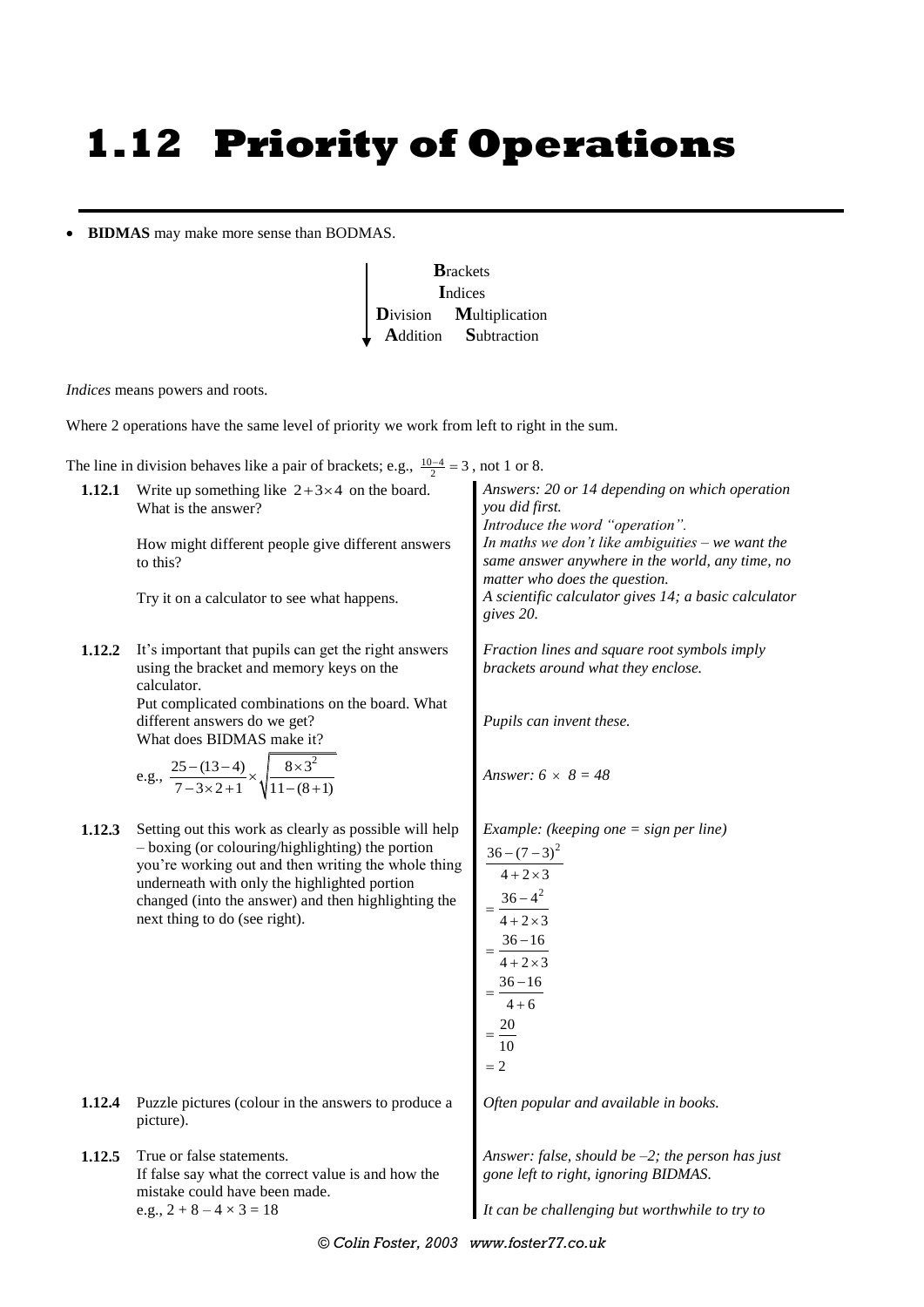|         | Pupils can invent these.                                                                                                                                                                                                                                                                                                                                                                                | identify how errors (deliberate or not) have been<br>made.                                                                                                                                                                                                                                |  |  |  |
|---------|---------------------------------------------------------------------------------------------------------------------------------------------------------------------------------------------------------------------------------------------------------------------------------------------------------------------------------------------------------------------------------------------------------|-------------------------------------------------------------------------------------------------------------------------------------------------------------------------------------------------------------------------------------------------------------------------------------------|--|--|--|
| 1.12.6  | Without using any brackets, fill in $+ - \times \div$ (as many<br>of each as you like) to make these true.<br>$9 \t9 \t9 \t9 \t9 = 89$<br>$9 \t9 \t9 \t9 = 11$<br>9.<br>9<br>$9 \quad 9 = 108$<br>9<br>9<br>$1 \t1 \t1 \t1 \t1 = 3$<br>Make up some for someone else.                                                                                                                                   | Answers:<br>$9 \times 9 - 9 \div 9 + 9 = 89$<br>$9 \div 9 + 9 + 9 \div 9 = 11$<br>$9 + 9 \times 9 + 9 + 9 = 108$<br>$1 + 1 \times 1 + 1 \times 1 = 3$<br>and other possible solutions.<br>Can allow concatenation (sticking together adjacent<br>digits; e.g., 4 8 makes 48) if you like. |  |  |  |
|         | Can use pupils' years of birth (e.g., 1991).<br>Can restrict to integer answers or not.                                                                                                                                                                                                                                                                                                                 | As a challenge (e.g., for homework) make ten totals<br>from the year of your birth. You're not allowed to<br>alter the order of the digits, but you can use<br>$+-x$ : $\sqrt{\ }$ , powers, concatenation and brackets (at<br>your discretion). Must obey BIDMAS!                        |  |  |  |
| 1.12.7  | By putting in brackets (as many pairs as you like)<br>what different answers can you make to this? (You<br>mustn't change anything else.)<br>$4 \times 5 - 2 + 3 \times 6 \div 2$                                                                                                                                                                                                                       | $4 \times 5 - 2 + 3 \times 6 \div 2 = 27$<br>$4 \times (5-2) + 3 \times 6 \div 2 = 21$<br>$4 \times (5 - 2 + 3) \times 6 \div 2 = 72$<br>$4 \times (5 - 2 + 3 \times 6) \div 2 = 42$<br>$4 \times (5 - 2 + 3 \times 6 \div 2) = 48$<br>and lots more!                                     |  |  |  |
| 1.12.8  | BIDMAS applies to algebra; e.g., $E = mc^2$ isn't<br>$(mc)^2$ and when we write $3x+4$ we assume<br>multiplication of 3 and $x$ before the addition of the<br>4.                                                                                                                                                                                                                                        | A common error when calculating the area of a<br>circle is to multiply $\pi$ by the radius and then square<br>the answer. For this reason, $r^2\pi$ is sometimes more<br>successful than $\pi r^2$ .                                                                                      |  |  |  |
| 1.12.9  | NEED "Insert the signs" sheets.                                                                                                                                                                                                                                                                                                                                                                         | Quite difficult.                                                                                                                                                                                                                                                                          |  |  |  |
| 1.12.10 | Four Fours.<br>Given a maximum of four number 4's and as many<br>$+ - \times \div$ signs as you want, can you make all the<br>numbers from 1 to 20?                                                                                                                                                                                                                                                     | Start by trying to make $1 (= 4 \div 4)$ .<br>Could allow $\sqrt{\phantom{a}}$ sign (hence 2) or ! (factorial).<br>$11 = 44 \div 4$                                                                                                                                                       |  |  |  |
|         | Which numbers can be made in more than one way?                                                                                                                                                                                                                                                                                                                                                         | if allowed<br>$2 = 4 \div 4 + 4 \div 4$<br>$12 = 4\sqrt{4}$<br>$2 = (4+4) \div 4$<br>$12 = 4 + 4 + 4$<br>$12 = 4 \times 4 - 4$<br>$13 = 44 \div 4 +$<br>4<br>$14 = 4 \times 4 -$<br>$5 = 4 + 4 \div 4$<br>$15 = 4 \times 4 - 4 \div 4$                                                    |  |  |  |
|         | You can make 19 from four 4's if you do, e.g.,<br>$4 \div 4 + 14 + 14$<br>$!4 = 9$ , where $!n$ is the "subfactorial of n", the<br>number of ways of arranging n items so that each<br>one is in the "wrong" place (e.g., the number of<br>ways of putting 4 letters into 4 envelopes so that no<br>letter is in the correct envelope). But if no-one<br>knows about this notation, this might count as | $6 = 4 + (4+4) \div 4$<br>$16 = 4 \times 4$<br>$16 = 4 + 4 + 4 + 4$<br>$6 = 4 + \sqrt{4}$<br>$16 = 4^4 \div (4 \times 4)$<br>$17 = 4 \times 4 + 4 \div 4$<br>$7 = 4 + 4 - 4 \div 4$<br>$8 = 4 + 4$<br>$18 = 4 \times 4 + \sqrt{4}$<br>$8 = 4\sqrt{4}$<br>$19 = 4 \times 4 + \sqrt{4} +$   |  |  |  |
|         | "cheating"!<br>(See section $3.4.5$ .)<br>Another "cheat" for 19 is $4!-\frac{\sqrt{4}}{4}$ (note the decimal                                                                                                                                                                                                                                                                                           | $4 \div 4$ .<br>but uses five 4's<br>$20 = 4 \times 4 + 4$<br>$10 = 4 + 4 + 4 - \sqrt{4}$<br>$20 = 4 \times (4 + 4 \div 4)$<br>$20 = 4! - 4$                                                                                                                                              |  |  |  |
|         | point in the denominator)!                                                                                                                                                                                                                                                                                                                                                                              |                                                                                                                                                                                                                                                                                           |  |  |  |

*… and many other possibilities …*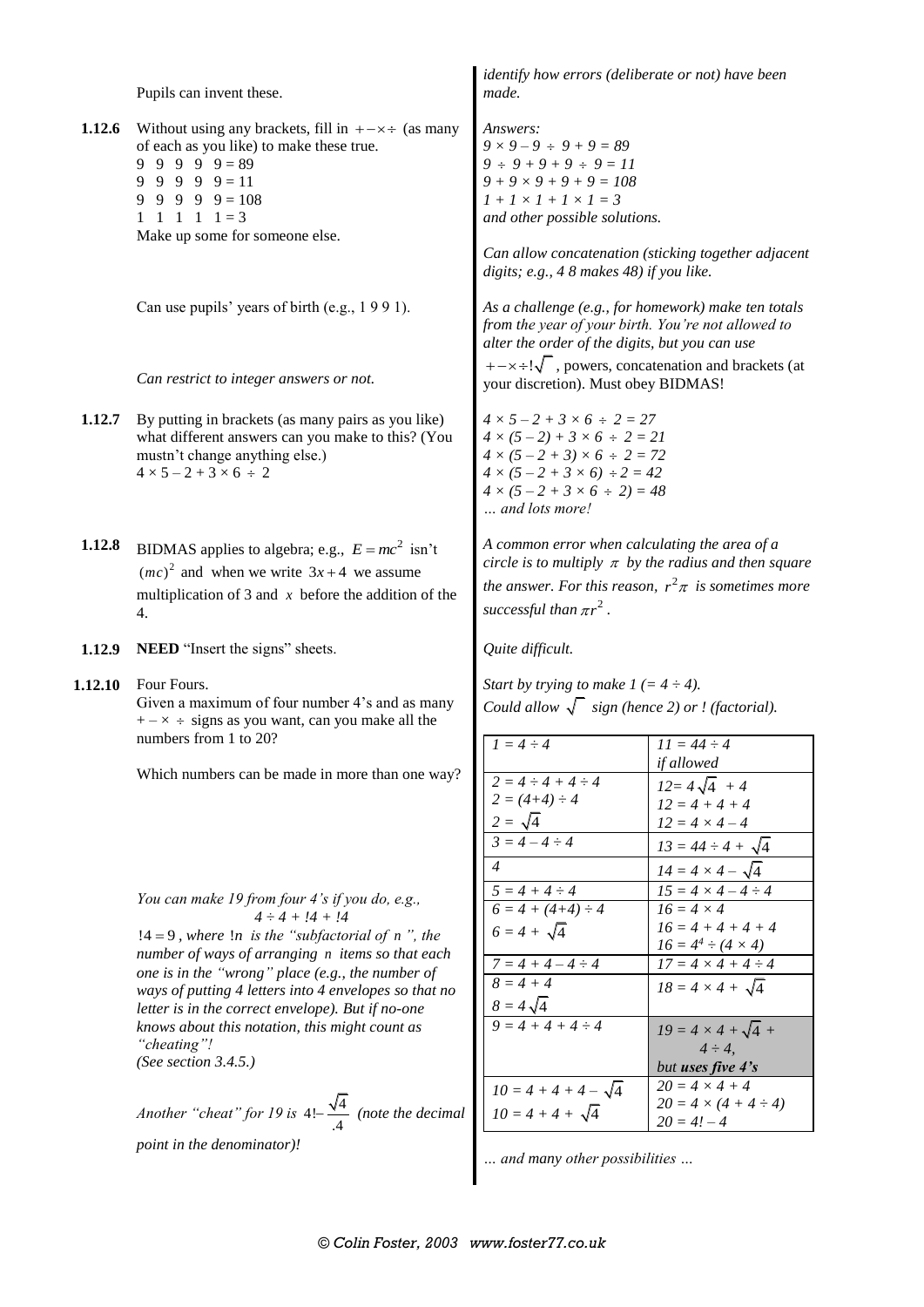## *Insert the Signs*

Insert  $+ - \times \div$  and () signs in between the numbers to make the sums correct.

e.g., 
$$
6 \t 6 \t 3 = 8
$$
 insert + and ÷  
\n $6+6\div 3$   
\n $= 6+2$   
\n $= 8$ 

You are also allowed to put digits next to each other to make numbers (concatenation) (e.g., 1 2 can become 12), but you can't alter the *order* of the digits.

e.g., 
$$
1 \t2 \t5 \t2 = 36
$$
 insert  $\times$  and  $-12 \times (5-2) = 36$ 

Try these.

|                | $\mathbf{1}$   | 4               | $1 =$                      | 3   | 5              | 3              | 6              | 7<br>$\equiv$              | $\mathbf{1}$ |
|----------------|----------------|-----------------|----------------------------|-----|----------------|----------------|----------------|----------------------------|--------------|
|                | $\overline{4}$ | $\overline{2}$  | $7 =$                      | 6   | 8              | 7              | 5              | $5 =$                      | 4            |
|                | 5              | 6               | $2 =$                      | 9   | 6              | $\overline{4}$ | $\overline{2}$ | $\overline{2}$<br>$\equiv$ | 9            |
|                | 8              | $\overline{2}$  | $8 =$                      | 12  | 3              | 9              | $\mathbf{1}$   | $7 =$                      | 16           |
|                | 6              | $\overline{4}$  | $9 =$                      | 15  | 9              | 3              | 9              | $4 =$                      | 25           |
|                | 8              | $\overline{4}$  | $6 =$                      | 18  | $\overline{2}$ | $\tau$         | $\overline{4}$ | 3<br>$\equiv$              | 36           |
|                | 5              | $\mathbf{1}$    | $6 =$                      | 21  | $\overline{4}$ | 9              | 4              | $2 =$                      | 49           |
|                | 9              | 6               | $4 =$                      | 24  | 6              | $\overline{4}$ | 5              | $8 =$                      | 64           |
|                | $\overline{7}$ | $\overline{4}$  | $9 =$                      | 27  | $\mathbf{1}$   | 8              | 5              | $2 =$                      | 81           |
|                | $\overline{2}$ | $\overline{4}$  | $7 = 30$                   |     | 6              | 8              | 5              | $2 =$                      | 100          |
|                |                |                 |                            |     |                |                |                |                            |              |
|                |                |                 |                            |     |                |                |                |                            |              |
| $\mathbf{1}$   | $5\quad 5$     |                 | $\overline{4}$<br>$\equiv$ | 101 | 8              | 4              | 9              | 7<br>$\equiv$              | $\theta$     |
| 2              | 3              | $5\overline{)}$ | $6 =$                      | 102 | 6              | 8              | $\overline{4}$ | $6 =$                      | 11           |
| 6              | 9              | $\overline{2}$  | $5 =$                      | 103 | 5              | $\tau$         | 9              | $3 =$                      | 22           |
| $\overline{2}$ | 6              | 7               | $8 =$                      | 104 | $\mathbf{1}$   | $\overline{4}$ | 9              | $3 =$                      | 33           |
| 8              | $\mathbf{1}$   | $\overline{2}$  | $9 =$                      | 105 | 3              | 5              | $\overline{2}$ | $8 =$                      | 44           |
| 9              | 5              | 6               | $7 =$                      | 106 | $\mathbf{1}$   | 6              | $\overline{2}$ | $8 =$                      | 55           |
| 9              | 6              | 8               | $7 =$                      | 107 | $\overline{2}$ | $\tau$         | $\overline{4}$ | 3<br>$\equiv$              | 66           |
| 6              | 7              | 4               | $7 =$                      | 108 | 3              | 7              | 4              | $7 =$                      | 77           |
| 8              | 5              | 6               | $9 =$                      | 109 | $\overline{4}$ | $\mathbf{1}$   | 4              | $8 =$                      | 88           |
| 5              | 5              | 7               | $3 =$                      | 110 | 8              | $\mathbf{1}$   | 3              | $5 =$                      | 99           |
|                |                |                 |                            |     |                |                |                |                            |              |